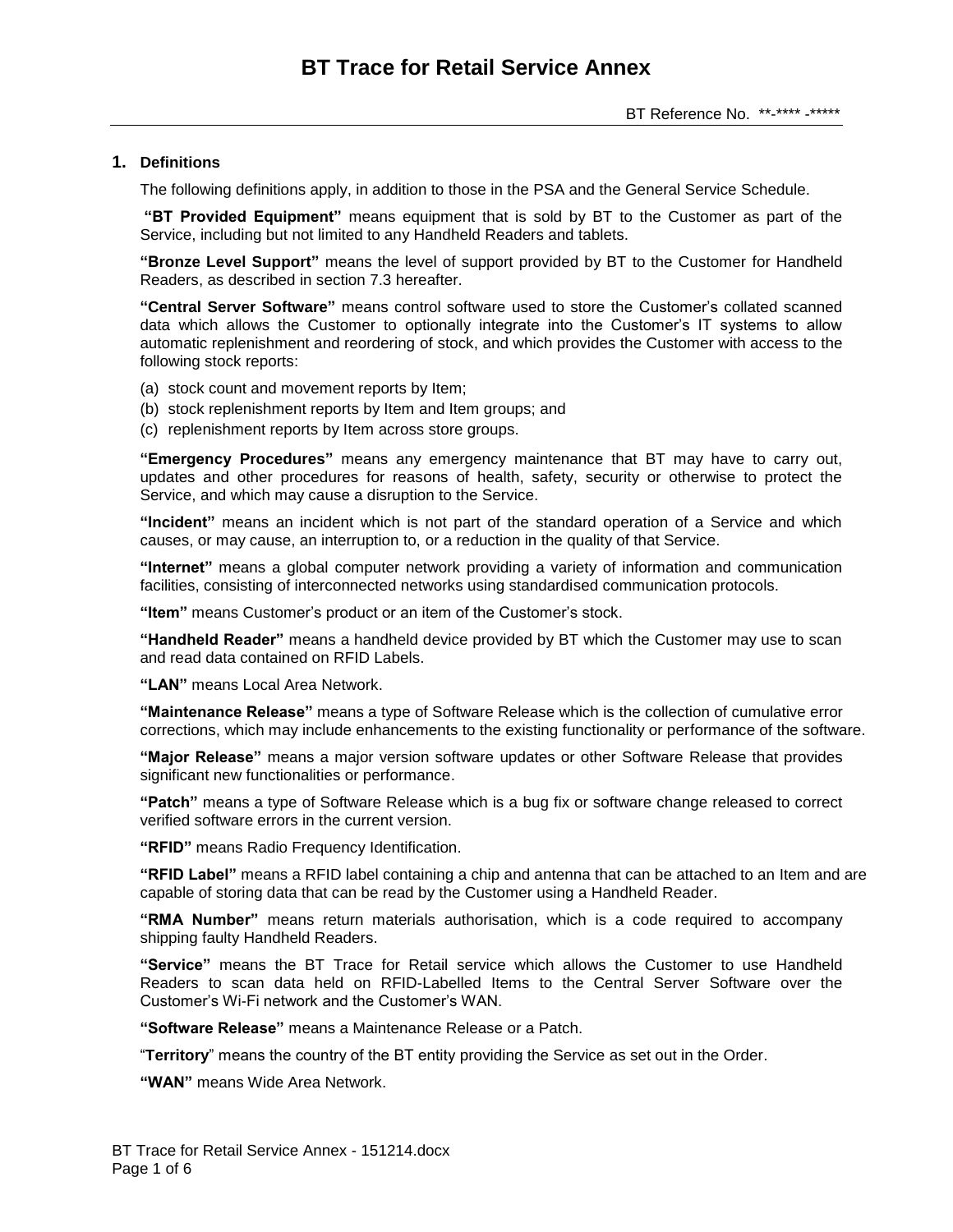**"Wi-Fi"** means a wireless LAN product based on the Institute of Electrical and Electronics Engineers 802.11 standards.

### **2. Service Description**

- 2.1. BT will provide the Service to the Customer, which will comprise the following elements in accordance with the details set out in the Order:
	- 2.1.1. RFID Labels;
	- 2.1.2. Handheld Readers, accessories and associated client software that controls the reading and counting processes;
	- 2.1.3. Central Server Software which is hosted by BT;
	- 2.1.4. support and maintenance as detailed in section [7;](#page-3-0)
	- 2.1.5. if selected by the Customer as set out in the Order, enhanced User support and maintenance; and
	- 2.1.6. if selected by the Customer as set out in the Order, optional in-store tablet computer devices that provide the Customer with the ability to access reports and data output from the information held on the Central Server Software.
- 2.2. The Service Management Boundary for the Service is the interface between the Central Server Software and any infrastructure, including IT systems, controlled or owned by the Customer.
- 2.3. The Service does not include, and the Customer has sole responsibility for, attaching RFID Labels to Items, undertaking all RFID Label counting and stock replenishments, accessing and acting on reports, managing Item changes and any other activity required to extract business value from the Service.

# **3. Minimum Period of Service**

The Minimum Period of Service for the Service is 12 months beginning on the Operational Service Date.

## **4. Customer Responsibilities**

- 4.1. The Customer is responsible for:
	- 4.1.1. identifying any interfaces between the Service and the Customer's IT systems and providing BT with all information required for BT to provide the Service;
	- 4.1.2. providing all Item information reasonably required by BT in an agreed file format;
	- 4.1.3. managing User access to the system including the performance of Customer networks (including but not limited to Wi-Fi, LAN and WAN); and
	- 4.1.4. hosting the Central Server Software on the Customer's premises if the Customer elects to do so or if BT considers it is reasonably required due to specific customer operational, technical and security requirements.
- 4.2. If the Customer IT system interface changes during the operational phase then the Customer will be subject to additional charge for integration, such charges to be notified to the Customer in advance.
- 4.3. The Customer gives BT permission to hold its data in BT's secure data facility located in the Territory.

## **5. Charges and Payment Terms**

The Charges for the Service will comprise some or all of the following components, depending on the option selected on the Order: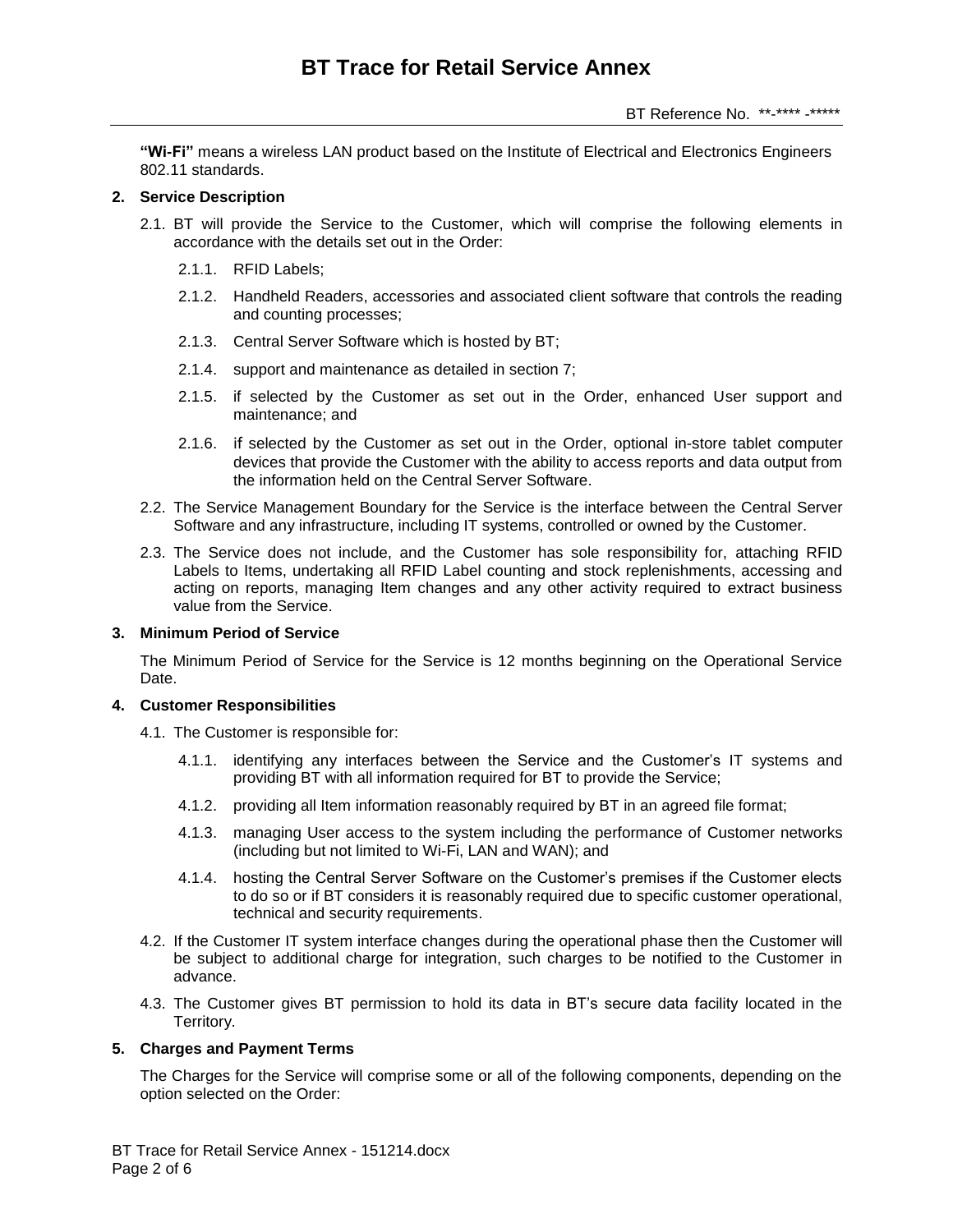BT Reference No. \*\*-\*\*\*\* -\*\*\*\*\*

| Charge                                                    | <b>One-time Charge</b> | <b>Recurring Charge</b> |
|-----------------------------------------------------------|------------------------|-------------------------|
| Service and maintenance charge<br>per<br>month            |                        | Yes                     |
| Charge for hardware, software and set-up<br>work requried | $Yes - set-up$         |                         |
| Volume charge based on labels ordered                     |                        | Yes                     |

## **6. BT Provided Equipment**

## 6.1. **Delivery of BT Provided Equipment**

- 6.1.1. BT will use its reasonable endeavours to deliver the BT Provided Equipment by the date(s) agreed with the Customer as set out in the Order but all dates are estimates and BT has no liability if it does not meet the date(s).
- 6.1.2. BT Provided Equipment will be delivered in the BT Provided Equipment manufacturer's original wrapping to the Customer at:
	- (a) the address on the Order if supplied in the Territory or if the Territory and delivery address(es) are within EU/EFTA.
	- (b) the applicable port of entry in the delivery country, in which case the BT Provided Equipment will be supplied DDU (INCO terms 2000), as modified by the express provisions of this Annex. The Customer will act as the importer of record and BT will be the exporter of record. The Customer must clear the BT Provided Equipment through the applicable customs authority in the destination country and shall be liable for any import tax, duty and/or excise duty incurred.
- <span id="page-2-0"></span>6.1.3. It may be possible for BT to arrange shipping services to deliver the BT Provided Equipment to the final destination address(es) specified in the Order if the Territory and/or the delivery address(es) are outside the EU/EFTA. BT will provide end-to-end delivery services to the delivery destination address(es) except that the Customer will:
	- (a) perform any import clearance tasks that the law of the applicable country requires it to;
	- (b) pay import duty and other charges in accordance with DDU (INCO Terms 2000) to BT (or the relevant person if BT cannot lawfully pay on behalf of the Customer); and
	- (c) if requested by BT, provide authorisation as soon as practicable authorising BT or its agent, to carry out its obligations as shipping agent. Any such authorisation shall be as narrow as is required for the fulfilment of the task. If the Customer cannot give such authorisation, it will undertake those tasks itself at its own cost.
- 6.1.4. BT may, at its sole discretion, assign the supply of BT Provided Equipment outside the Territory to another BT entity to provide and invoice for. Notwithstanding any other provisions of this Agreement, the Customer hereby agrees to any such assignment.

## 6.2. **Acceptance of BT Provided Equipment**

Acceptance of the BT Provided Equipment will take place on signature for the delivery as follows:

6.2.1. at the delivery address(es) if the Territory and/or delivery address(es) are within the EU / EFTA); or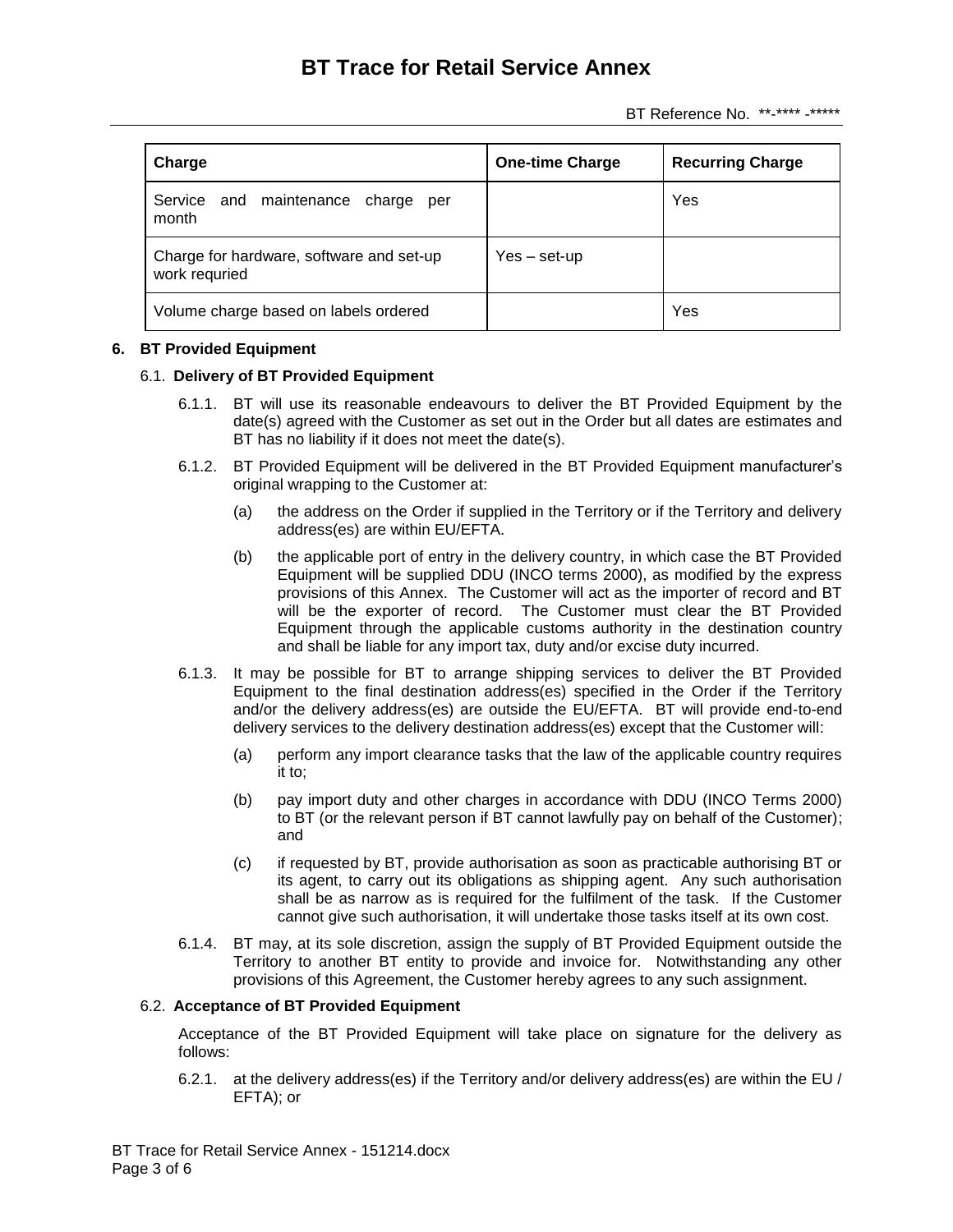6.2.2. in all other cases, at the port of entry, or at the final delivery address(es) that BT has agreed with the Customer if BT is shipping the BT Provided Equipment as described in section [6.1.3.](#page-2-0)

## 6.3. **Risk and Ownership**

- 6.3.1. If BT Provided Equipment is supplied in the Territory then title in the BT Provided Equipment will pass to the Customer on payment in full of all monies due.
- 6.3.2. Until BT receives payment in full in accordance with the Agreement for any BT Provided Equipment received by the Customer:
	- (a) that BT Provided Equipment must appear in the Customer's books in the name of BT; and
	- (b) if there is a threatened seizure of any of that BT Provided Equipment, or anything else in clause 12 (Termination) of the General Terms and Conditions applies to the Customer, the Customer must immediately notify BT so that BT may take action to repossess the BT Provided Equipment; and notify interested third parties of BT's ownership of the BT Provided Equipment.
- 6.3.3. For BT Provided Equipment to be supplied outside the Territory risk and title in the BT Provided Equipment will pass to the Customer on despatch from the final shipping point in the Territory but the Customer will not be liable for any loss or damage to the extent that it is caused by BT's negligence.

#### <span id="page-3-0"></span>**7. Service Support**

### 7.1. **Telephone and E-Mail Support**

- 7.1.1. BT will provide telephone and e-mail support during the following hours:
	- (a) first line support: 24x7 telephone and e-mail support in the following languages: English, Italian, Mandarin, French and Spanish.
	- (b) second, third and or fourth line support (if selected by the Customer as set out in the Order) during the agreed hours as set out in the Order.
- 7.1.2. BT will use reasonable endeavours to:
	- (a) answer questions related to the operational use of the Service;
	- (b) identify and verify the causes of suspected Incidents; and
	- (c) provide workarounds, when available, for verified Incidents.

## 7.2. **Software Support**

If the Customer reports an Incident to BT, and BT determines through testing that the Incident is recurring or ongoing, BT will use reasonable endeavours to analyse and resolve the Incident.

## 7.3. **Handheld Readers Support**

BT will provide the Customer with Bronze Level Support for Handheld Readers, under which BT will, for a period of 3 years from the date of the Order:

- 7.3.1. provide or arrange for service centre repair or replacement Monday to Friday (excluding public holidays), with an in-house turnaround of three (3) Business Days. The Customer acknowledges and agrees that this turnaround time represents the time a Handheld Reader unit spends at BT in the repair process; it does not include time in transit. Turnaround times are a target and are not a guarantee.
- 7.3.2. provide ground shipment on all outbound repairs to the delivery location notified to BT by the Customer, or to BT's local in-country consolidation point, where applicable. BT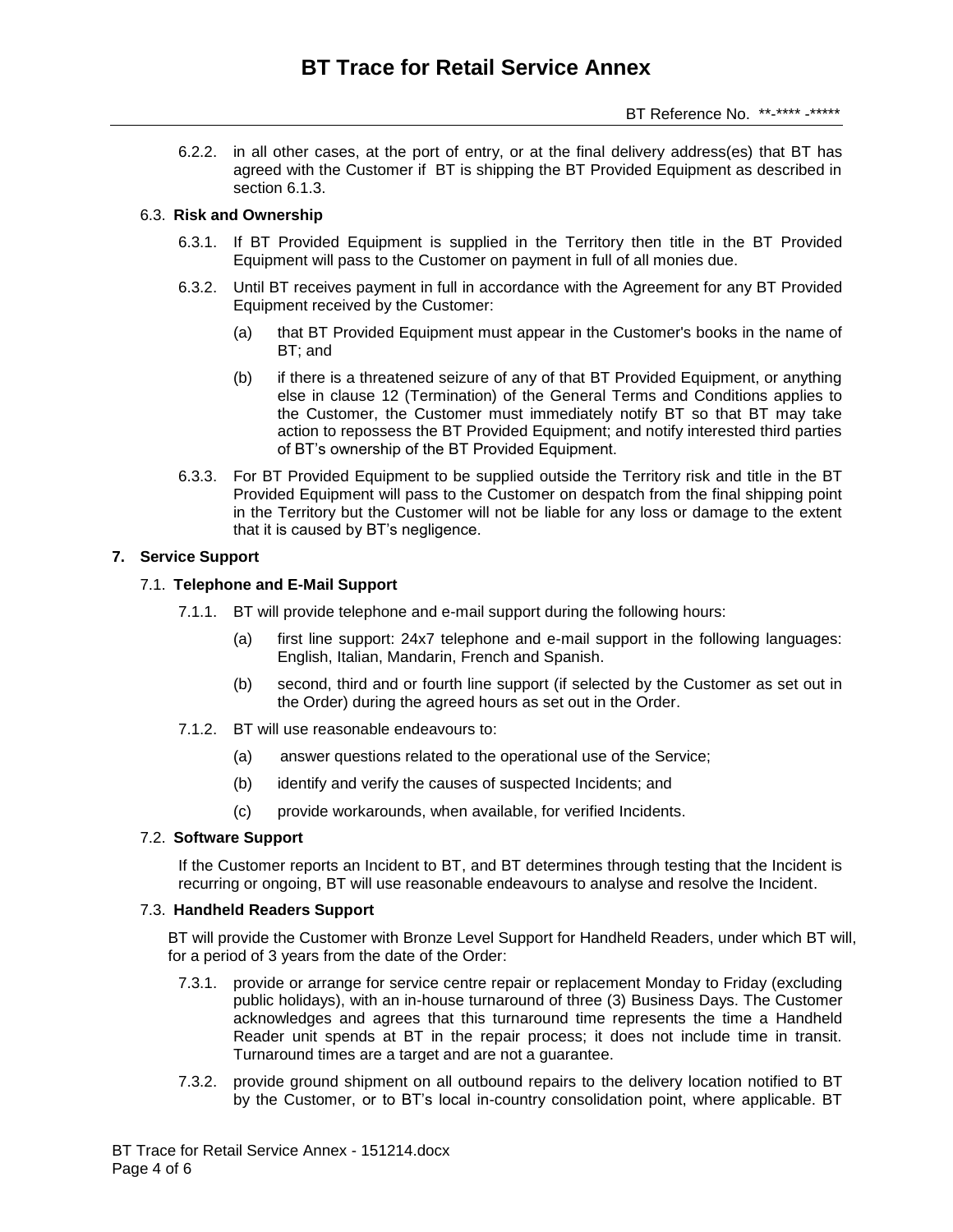will bear all costs and risks associated with transportation of the Handheld Readers to the Customer. The Customer will bear all costs and risks associated with transportation; of the Handheld Readers to BT.

7.3.3. subject to clause 7.5.2, replace Handheld Reader units where required due to accidental damages to internal and external components that occur during normal use.

### 7.4. **Customer Responsibilities**

- 7.4.1. The Customer must provide a complete list, and if practicable in electronic format, of the serial numbers for all hardware and accessories that will be covered by the support services under this section 7, prior to the first request for support. If the Customer needs to correct that list after the first request for support, support services for additional hardware and accessories may be subject to additional Charges in accordance with the Order.
- 7.4.2. In order to return any Handheld Reader to BT for repair, the Customer must request from BT a RMA Number for entitlement, tracking and shipping labels.
- 7.4.3. The Customer will package all Handheld Readers safely and securely for transport and ensure the RMA Number is clearly visible on the outside of the package.
- 7.4.4. The Customer will provide for the safe transport of Handheld Readers to BT's specified service centre. The Customer bears all risks associated with this transportation. If Handheld Readers are shipped via customer-designated carrier and method, the Customer will also bear all costs associated with this transportation.

#### 7.5. **Limitations and Restrictions**

- 7.5.1. The Customer will incur additional charges for any of the following activities, which are not covered under this Agreement:
	- (a) replacement of consumable parts or accessories, as defined by the relevant Handheld Reader, including but not limited to batteries, cables, carrying cases, paper, diskettes, tapes and ribbons;
	- (b) repair of Incidents caused by natural or manmade disasters, including but not limited to fire, theft and floods that would cause internal and external component damage or destruction;
	- (c) repair of Handheld Readers that have been repaired by a third party;
	- (d) repair of Incidents caused by using a Handheld Reader outside of that Handheld Reader's specifications;
	- (e) repair of Incidents caused by operator-error, unauthorised alterations or unauthorised attempted repair; and
	- (f) non-remedial work, including but not limited to administration and operator procedures, reprogramming, and operator or user training.
- 7.5.2. Where on-going accidental damage is considered by BT to be excessive, systemic or the result of mishandling, the Customer will participate in discussions with BT in good faith to resolve this. Should such damage continue unabated, the Customer will incur a repair charge at BT's discretion and prevailing charges for Handheld Readers deemed by BT to have been damaged through improper handling, carelessness or reckless use, such charges to be notified to the customer in advance.
- 7.5.3. BT is not obligated to provide support services for any Handheld Reader if the Customer fails to comply with the obligations contained in this Service Annex.